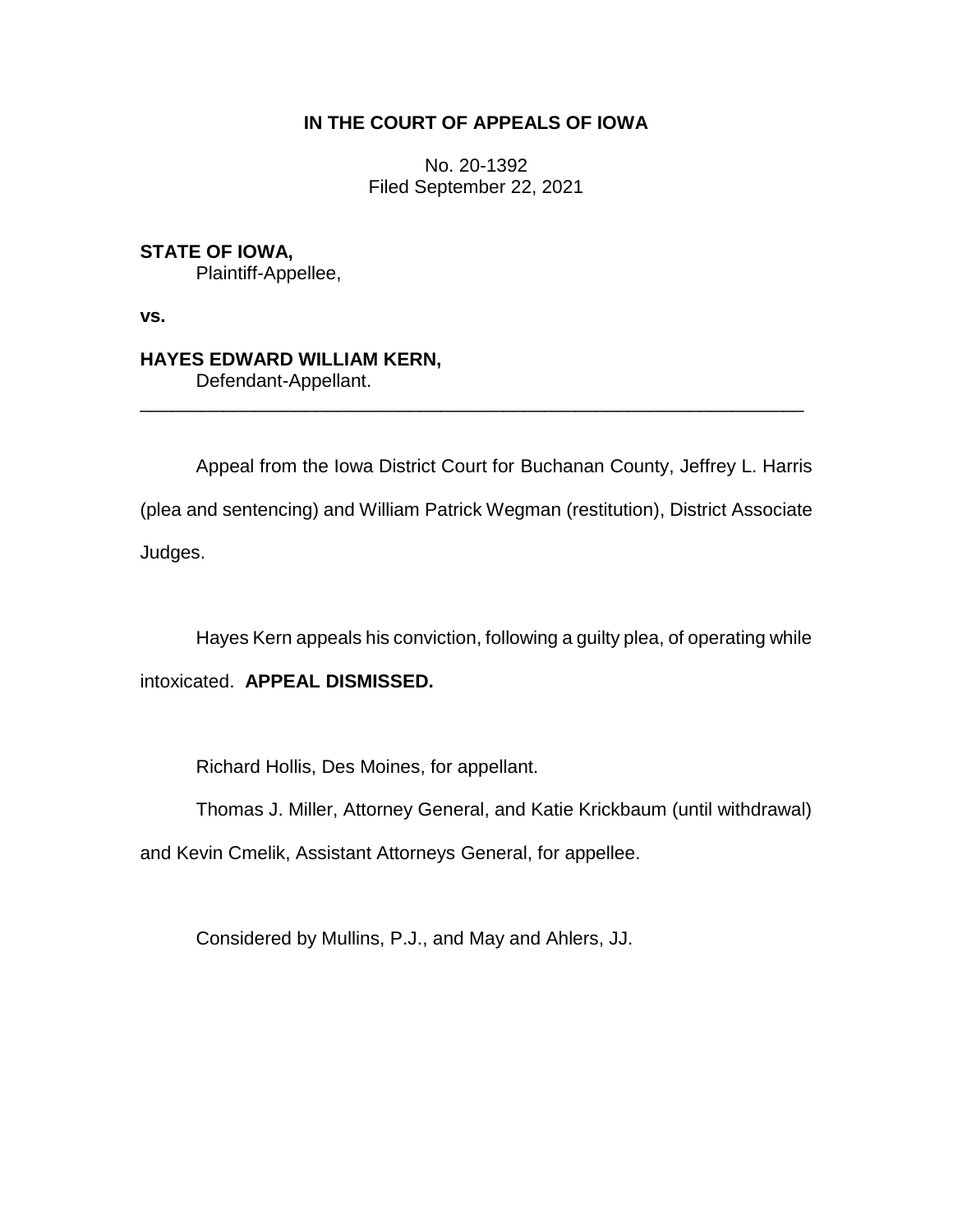## **MULLINS, Presiding Judge.**

Hayes Kern appeals his conviction, following a guilty plea, of operating while intoxicated. He first argues Iowa Code sections 814.6(1)(a)(3) and 814.7 (2020) do not prohibit him from appealing because the statutes are unconstitutional as in violation of due process, equal protection, and separation of powers, and his right to effective assistance of counsel. Our supreme court recently rejected all of these arguments. *See State v. Treptow*, 960 N.W.2d 98, 103–08 (Iowa 2021).

He also argues he has good cause to appeal under Iowa Code section 814.6(1)(a)(3), "namely the inadequacy of the record that was made with regard to the entry of the guilty plea and sentencing." The plea and sentencing were not reported,<sup>1</sup> and he suggests "formal reporting could have clarified whether the court engaged in a formal plea colloquy with [him] or simply sentenced [him] upon [its] acceptance of [his] entry of a guilty plea based solely upon the untitled written guilty plea document." As the appellant, it was Kern's duty to provide us with a record adequate for us to decide the appeal, and it would be improvident for us to speculate what happened, so we decline to do so. *See In re F.W.S.*, 698 N.W.2d 134, 135–36 (Iowa 2005). Furthermore, in his written guilty plea, Kern waived his right to be "personally present for purposes of entering this guilty plea," stated "I waive my right to be present in court for purposes of sentencing," and waived his right to allocution. On this record, Kern is unable to establish good cause.

 $\overline{a}$ 

<sup>&</sup>lt;sup>1</sup> Formal reporting of the hearing was waived by the parties.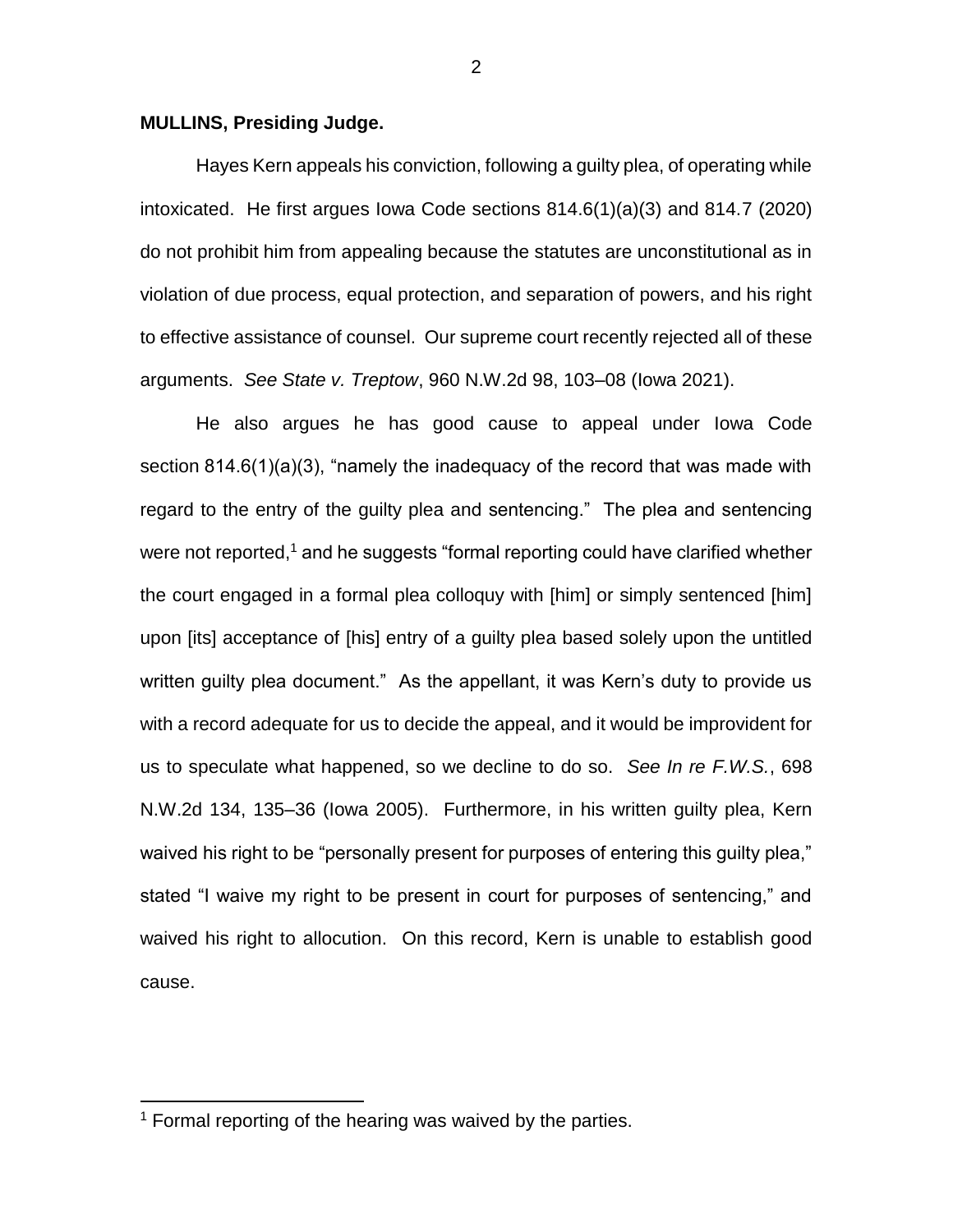Kern's appellate counsel argues section 814.6A is unconstitutional and should therefore not preclude Kern's ability to file pro se briefs in this appeal. Kern has not filed any pro se briefs, so this is a non-issue.

Next, Kern argues the district court erred by failing to advise him of his obligation to file a motion in arrest of judgment to challenge his plea on appeal. Again, we have no transcript for the plea and sentencing, so we will not speculate as to what might have happened. *F.W.S.*, 698 N.W.2d at 135–36. He goes onto argue his guilty plea is invalid because the court might not have advised him of various rights he was giving up by pleading guilty. The lack of a transcript is also fatal to this claim. *Id.* Furthermore, the written guilty plea in fact recites various rights Kern acknowledged and stated he had discussed with his attorney his right to file a motion in arrest of judgment and specified the time frames for such a motion. We find no good cause on these issues either.

Next, Kern argues the court erred "by ordering restitution prior to conducting a hearing on [his] reasonable ability to pay." He complains the court "ordered" he pay \$50 per month as the plan of payment. We read the order differently. That \$50 per month obligation related to the already-imposed fine and surcharge, category "A" restitution. Iowa Code § 910.1(1). Those items are not subject to an offender's reasonable ability to pay. *Id.* § 910.2(1)(a)(1). The court set a hearing on Kern's reasonable ability to pay restitution to be held in one month. Thereafter, the department of corrections would establish a plan of payment. We find no merit or good cause in this complaint. Next, Kern argues the court violated his rights by not making an "explicit finding regarding [his] reasonable ability to pay." In his written guilty plea, Kern agreed to pay court costs and attorney fees, which are

3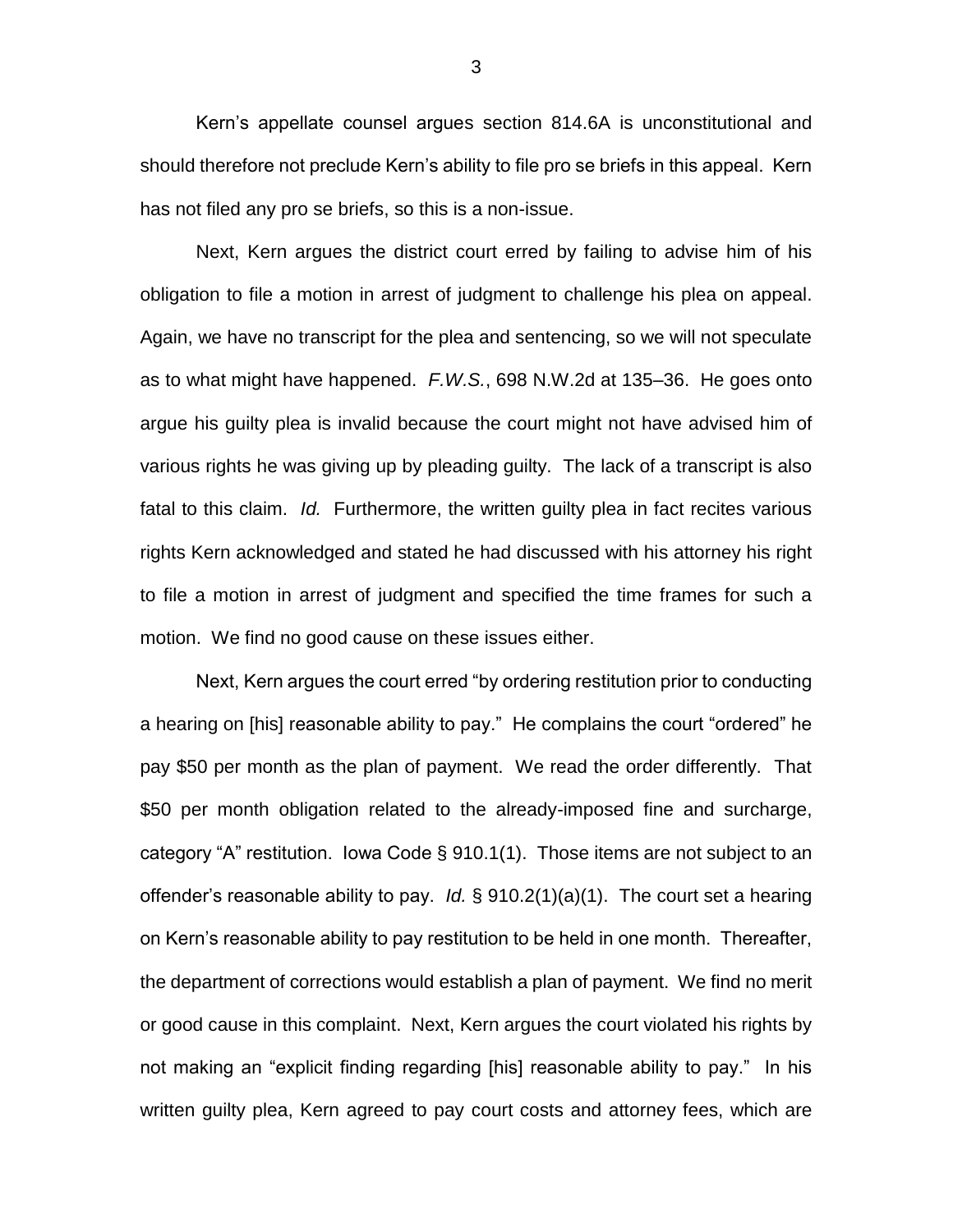category "B" restitution.<sup>2</sup> In the sentencing order, the court set a hearing on Kern's reasonable ability to pay and directed Kern to file a financial affidavit. Kern did not file an affidavit or appear at the hearing. Defendants are now presumed to have the reasonable ability to pay category "B" restitution. *Id.* § 910.2A(1). Because he did not file an affidavit or appear, he failed to meet his burden to show he had no reasonable ability to pay. *Id.* § 910.2A(2)(a). And "[f]ailure to furnish a completed financial affidavit waives any claim regarding the offender's reasonable ability to pay."<sup>3</sup> *Id.* § 910.2A(2)(b). So we find Kern has no good cause to appeal this portion of his sentence. *Cf. Treptow*, 960 N.W.2d at 109–10 (finding no good cause to appeal because no relief could be provided because defendant waived right to file motion in arrest of judgment and no relief could be provided on appeal).<sup>4</sup> To the extent Kern raises any claims of ineffective assistance of counsel, we have no authority to consider those on direct appeal. Iowa Code § 814.7; *Treptow*, 960 N.W.2d at 109.

 $\overline{a}$ 

<sup>&</sup>lt;sup>2</sup> It is unclear what the ultimate amount for court costs was, but the aggregate amount shortly before the restitution hearing was \$160, and fees for representation by his court-appointed attorney totaled only \$6.

<sup>&</sup>lt;sup>3</sup> While Kern, as he points out, completed a financial affidavit early in the case in relation to qualifying for court-appointed counsel, he did not complete one for purposes of restitution. The financial affidavit for restitution is to include

the offender's income, physical and mental health, age, education, employment, inheritance, other debts, other amounts of restitution owed, family circumstances, and any assets subject to execution, including but not limited to cash, accounts at financial institutions, stocks, bonds, and any other property which may be applied to the satisfaction of judgments.

Iowa Code § 910.1(4). Kern's affidavit for appointment of counsel did not include all of the required information.

<sup>&</sup>lt;sup>4</sup> On his restitution arguments, Kern largely relies on caselaw that was in effect prior to the 2020 amendments to chapter 910.